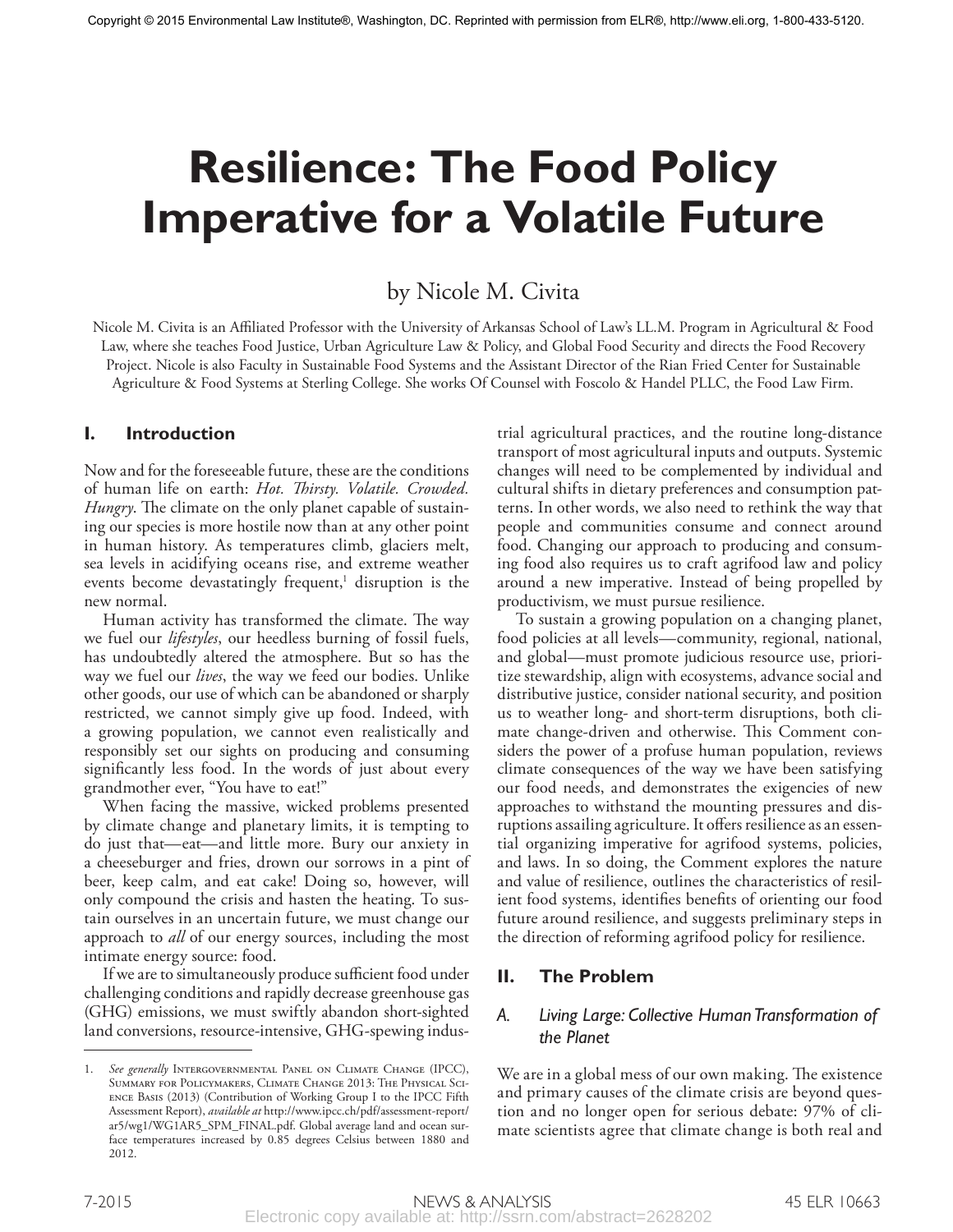being caused by human activity. 2 Many environmental scientists also believe that we have entered a new epoch, called the Anthropocene Era, in which geologically signifcant conditions and processes are being profoundly altered by human activities such as colonization, agriculture, resource extraction, and urbanization. 3 Human activity causes erosion and sediment transport, alters the chemical composition of the atmosphere, oceans, and soils, and influences the cycles of elements.<sup>4</sup> Our efforts to coax sustenance from the land and seas contribute signifcantly to these changes, which, in turn, produce global warming, ocean acidifcation, and spreading of hypoxic dead zones in our aquatic ecosystems. 5 Human transformations of the natural world have further direct and indirect consequences on land and in water ecosystems, resulting in habitat loss, predation, species invasions, and mistiming of dependent species. 6 In other words, humans have become a force of nature. 7

The collective power of contemporary humanity is a function not only of our sophistication, but also of our numerosity. 8 When our ancestors began cultivating the earth and birthing civilizations around 8000 B.C., there were a mere 5 million people scattered across the globe. 9 The advent of agriculture slowly increased the persistence of humanity; the world population grew at a steady rate of about .05% per year from the dawn of agriculture to the awakening of industry, rising to somewhere around 500 million by the start of the 18th century. Thanks to the Industrial Revolution, the global population nearly doubled over the next 100 years, reaching one billion around 1804. During the 20th century, the tally of humans alive at the same time rose from 1.65 billion to an astounding 6 billion. The world population now exceeds 7.3 billion and is expected to reach 8 billion within 10 years.<sup>10</sup> By 2050, the number of human lives we will ask the planet

to sustain will exceed 9.6 billion. 11 At the start of the next century, the number could easily hover just under the 11 billion mark. 12

Meeting the basic needs, to say nothing of satisfying the desires, of nine billion humans is a task of unprecedented enormity. It is especially daunting because we are not doing a terribly good job of feeding those already alive. Although our global food supply currently contains more than 2,700 calories per capita per day,<sup>13</sup> over 805 million people will go to bed hungry tonight. 14 Tomorrow, nearly 8,500 children will die of causes related to malnutrition. 15 These tragedies will occur while roughly one-third of the global food supply is lost or wasted. 16 Hunger amid plenty, waste amid want: These are clear signs of systemic failures.

Present climatic conditions, natural resources, agricultural knowledge, and technologies enable the production of sufficient food for everyone currently on the planet, as well as all the additional people we expect to join us by 2050. But through a crushing combination of market failure, insufficient political will, and corruption, not everyone gets enough to eat. 17 Additionally, because most people enjoy eating, those who are able will almost always seek out a deliciously diverse, often decadent diet. The growth of the global middle class means an increasingly wide and voracious appetite for and economic ability to demand socalled first-world food. The contemporary Western diet, featuring larger and more varied meals centered around animal-based protein, offers enjoyable indulgence in the place of simple sustenance. Pleasing palates comes at a cost: Per calorie, this way of eating demands larger swaths of land, greater quantities of water, and more intensive investment of other essential resources. 18

#### *B. Producing Under Pressure*

While the rapidly expanding human population features ever more (and increasingly epicurean) mouths to feed, the

<sup>2.</sup> See National Aeronautic and Space Admin., Scientific Consensus, Global *Climate Change: Vital Signs of the Planet, http://climate.nasa.gov/scientific*consensus/. For a list of the 197 international scientifc organizations that hold the position that climate change has been caused by humans, visit the State of California Office of Planning and Research website, http://opr. ca.gov/s\_listoforganizations.php.

The concept of the Anthropocene Era has been embraced by environmental scientists since 2000, but its designation as a new geological epoch is not yet official. The International Union of Geological Sciences is currently contemplating designation and will issue its recommendation in 2016. See Subcommission on Quaternary Stratigraphy, *Working Group on the Anthropocene*, http://quaternary.stratigraphy.org/workinggroups/anthropocene/.

<sup>4.</sup> *Id*. 5. *Id.*

<sup>6.</sup> *Id.*

See Simon Lewis, *A Force of Nature: Our Influential Anthropocene Period*, Guardian, July 23, 2009, http://www.theguardian.com/commentisfree/ cif-green/2009/jul/23/climate-change-humanity-change.

<sup>8.</sup> Historical population estimates in this paragraph are drawn from the data and studies aggregated and reviewed by the U.S. Census Bureau, http:// www.census.gov/population/international/data/worldpop/table\_history. php.

See generally BRUCE D. SMITH, THE EMERGENCE OF AGRICULTURE (1995).

<sup>10.</sup> U.N. Dep't of Econ. and Soc. Afairs (DESA), Population Division, World Population Prospects: 2012 Revision, Vol. I: Comprehensive Tables, *available at* http://esa.un.org/unpd/wpp/Documentation/pdf/WPP2012\_Volume-I\_Comprehensive-Tables.pdf.

<sup>11.</sup> *Id.*; see also U.N. News, World Population Projected to Reach 9.6 Billion by *2050* (2013), http://www.un.org/en/development/desa/news/population/ un-report-world-population-projected-to-reach-9-6-billion-by-2050.html. 12. U.N. DESA, *supra* note 10.

U.N. Food and Agric. Org., Statistical Div. (FAOSTAT), *Food Balance Sheets*, http://faostat.fao.org/site/368/DesktopDefault.aspx?PageID=368#ancor.

<sup>14.</sup> U.N. Food and Agric. Org. (FAO), Food and Nutrition in Numbers: 2014, *available at* http://www.fao.org/3/a-i4175e.pdf ("Undernourishment refers to food intake that is insufficient to meet dietary energy requirements for an active and healthy life. About 805 million people are estimated to be chronically undernourished in 2012-2014.").

<sup>15.</sup> Robert E. Black et al., *Maternal and Child Undernutrition and Overweight in Low-Income and Middle-Income Countries*, 382 LANCET 9890, 427-51 (2013) (estimating that "undernutrition in the aggregate—including fetal growth restriction, stunting, wasting, and defciencies of vitamin A and zinc along with suboptimum breastfeeding—is a cause of 3.1 million child deaths annually or 45% of all child deaths in 2011").

<sup>16.</sup> U.N. FAO, Global Food Losses & Food Waste: Extent, Causes & Prevention v (2011), *available at* http://www.fao.org/fleadmin/user\_upload/suistainability/pdf/Global\_Food\_Losses\_and\_Food\_Waste.pdf.

<sup>17.</sup> Evan Fraser, Video 4: The Need for More Equitable Food Distribution (Feeding Nine Billion 2014), https://feedingninebillion.com/video/ need-more-equitable-food-distribution#\_ftn6.

<sup>18.</sup> Richard King, *Global Food Crisis: The Challenge of Changing Diets*, GUARDIAN, June 1, 2011, *available at* http://www.theguardian.com/global-development/ poverty-matters/2011/jun/01/global-food-crisis-changing-diets.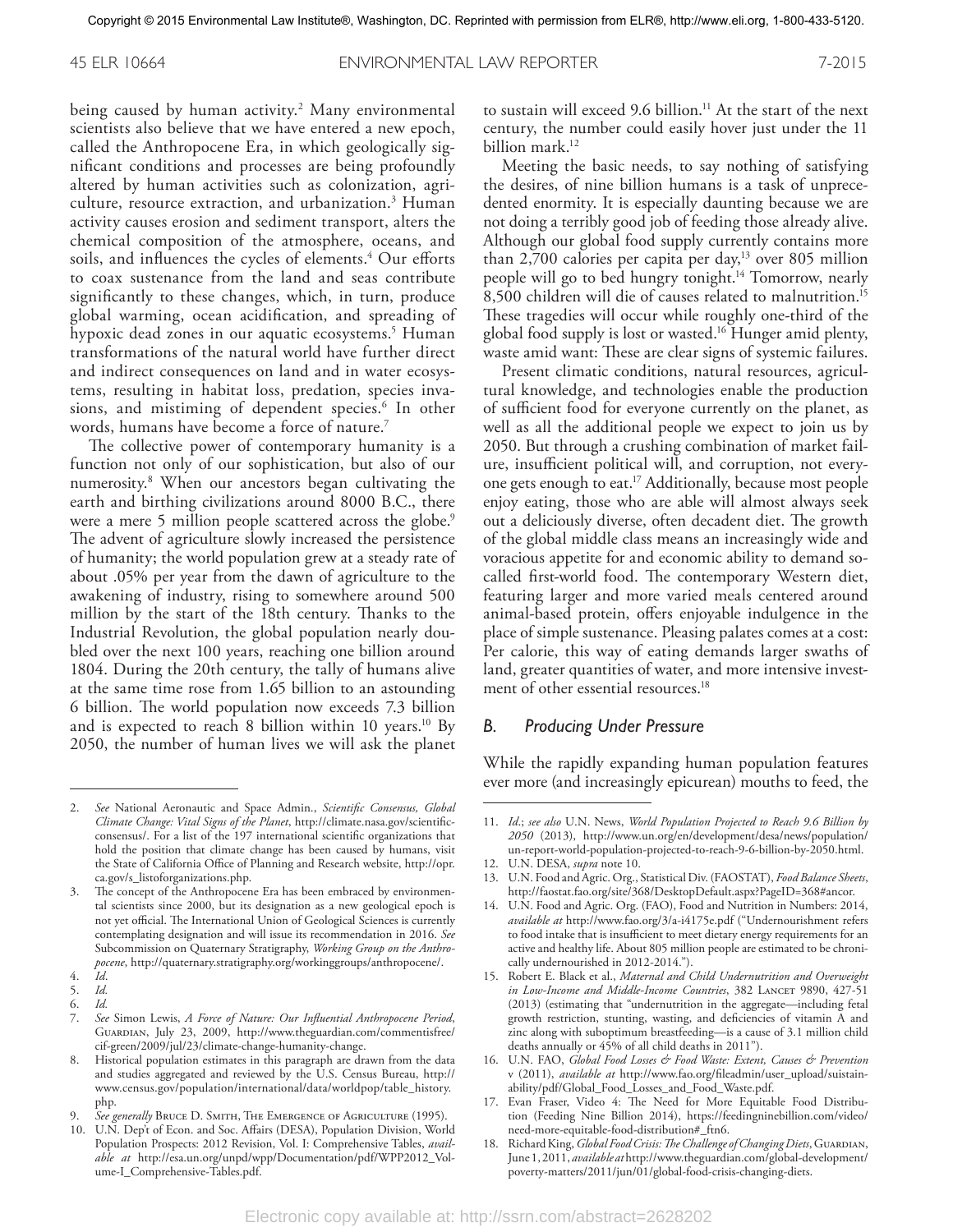rapidly destabilizing climate makes it ever more difficult to produce food. The United Nations Food and Agriculture Organization (FAO) warns:

Climate change will afect all four dimensions of food security: food availability, food accessibility, food utilization and food systems stability. It will have an impact on human health, livelihood assets, food production and distribution channels, as well as changing purchasing power and market fows. Its impacts will be both short term, resulting from more frequent and more intense extreme weather events, and long term, caused by changing temperatures and precipitation patterns. 19

There are no silver bullet solutions to guarantee sufficient availability, equal accessibility, optimal utilization, or simple stability of food and food systems. As the Consultative Group for International Agricultural Research counsels, we will have to "recalibrate" our approach to food production. 20 Real recalibration requires a sophisticated understanding of agri-environmental and agri-social interactions and a nuanced, intentional approach to meeting human nutritional needs.

No society or nation state, not even one as economically robust, politically powerful, and agriculturally sufficient as the United States, is insulated from climate change-driven threats to its food supply. Indeed, researchers predict that "climate-change-caused variation in US agricultural production and food prices could be the most pervasive and consistent impact of climate change in the US."21 They reach this conclusion based on the understanding that a "changing climate will alter the ability to translate the various ecosystem functions that support crop growth into food, feed, and fber." Further, they predict that substantial climate change-induced negative impacts on U.S. crop and livestock production will spread far beyond our shores, increasing global food prices, decreasing standards of living, and potentially prompting food riots throughout the world. 22

No wait is necessary to witness the efects of climate change on food production in the United States (or, for that matter, abroad).<sup>23</sup> The leading edge of the coming climate storm has arrived. California is currently gripped

by one of the severest droughts on record.<sup>24</sup> Thanks to the greatest absolute water reduction California agriculture has ever seen, with river water for Central Valley farms reduced by roughly one-third, the state's agricultural sector has already taken a \$1.5-billion revenue hit, lost over 17,000 jobs, and taken 428,000 acres out of production. 25 California producers are relying heavily on poorly managed groundwater supplies to make up for the surface water shortages, borrowing against what is likely to be a very arid future. 26 Because of its unparalleled agricultural output (nearly one-half of the domestically grown fruits, nuts, and vegetables, and one-quarter of the milk and cream come from the Golden State), threats to California agriculture impair food security for all Americans. 27

California's cautionary tale clearly counsels against putting all of our eggs—or spinach, almonds, oranges, or artichokes—in one basket. But do not make the mistake of assuming that localized or urban food systems are the whole solution. Consider the 2011 washout of the Intervale, a network of urban farms that supplies roughly 10% of Burlington, Vermont's, fresh food. Hit hard by Hurricane Irene, the Intervale found itself under fve feet of foodwater when the Winooski River crested. 28 Hurricane Sandy was no less savage to the urban agrarians and apiaries in Brooklyn, New York. Red Hook Community Farm took on two feet of polluted water during the storm, fouling even those crops that did not wash away. 29 Nearby, one million bees at the Brooklyn Grange's Navy Yard urban farm perished (their prized genetics lost) when 25 hives were torn apart by the storm. 30 Regardless of how inspiring, innovative, or important it is, no individual farm or regional food system is immune from the ravages of an angry atmosphere.

## *C. The Production of Food, Emissions, and Uncertainty*

It is too late for us to forestall the consequences of climate change, which are already afecting farmers and consumers

- 29. Susie Cagle, *New York City's Urban Farms Gasp for Air After Sandy*, GRIST (Oct. 31, 2012), *at* http://grist.org/news/nycs-urban-farms-gasp-for-air-after-sandy/.
- 30. Susie Cagle, *Sandy Wipes Out Biggest Beekeeping Operation in New York City*, Grist (Oct. 30, 2012), *at* http://grist.org/news/sandy-wipes-out-biggestbeekeeping-operation-in-new-york-city/.

<sup>19.</sup> U.N. FAO, *Climate Change & Food Security: A Framework Document* iii (2008), *available at* ftp://ftp.fao.org/docrep/fao/010/k2595e/k2595e00.pdf.

<sup>20.</sup> See Phillip Thornton, *Recalibrating Food Production in the Developing World*: *Global Warming Will Change More Tan Just the Climate* (Consultative Grp. for Int'l Agric. Research, Policy Brief 2012), https://cgspace.cgiar.org/bitstream/handle/10568/24696/CCAFS\_PB06-Recalibrating%20Food%20 Production.pdf?sequence=6.

<sup>21.</sup> Erik J. Nelson et al., *Climate Change's Impact on Key Ecosystem Services and the* Human Well-Being They Support in the US, 11 FRONTIERS ECOLOGY & ENV'T 9, 483-84 (2013), http://www.esajournals.org/doi/pdf/10.1890/120312.

<sup>22.</sup> *Id.* Because the food supply is so critical, major economic disruptions are likely to occur in the United States and reverberate across the world even though U.S. farms currently only contribute 1% to the U.S. annual gross domestic product (GDP) and support just 0.5% of all U.S. jobs.

<sup>23.</sup> See generally Phillip Thornton, *Impacts of Climate Change on the Agricul*tural and Aquatic Systems and Natural Resources Within CGIAR's Mandate (Consultative Grp. for Int'l Agric. Research, Working Paper No. 23, 2012), https://cgspace.cgiar.org/handle/10568/21226.

<sup>24.</sup> Kat Kerlin, *Drought Impact Study: California Agriculture Faces Greatest Water* Loss Ever Seen, U.C. Davis News Serv., July 15, 2014, http://news.ucdavis. edu/search/news\_detail.lasso?id=10978.

<sup>25.</sup> Richard Howitt et al., *Economic Analysis of the 2014 Drought for California* Agriculture, U.C. Davis (2014), *available at* https://watershed.ucdavis.edu/ fles/biblio/DroughtReport\_23July2014\_0.pdf.

<sup>26.</sup> *Id.*; Benjamin I. Cook et al., *Unprecedented 21st Century Drought Risk in* the American Southwest and Central Plains, Sci. ADVANCES (Feb. 12, 2015), *at* http://advances.sciencemag.org/content/1/1/e1400082 (predicting a "remarkably drier future that falls far outside the contemporary experience of natural and human systems in Western North America, conditions that may present a substantial challenge to adaptation").

<sup>27.</sup> National Agric. Statistics Serv., *California Agricultural Statistics: 2013 Annual Bulletin*, http://www.nass.usda.gov/Statistics\_by\_State/California/Publications/California\_Ag\_Statistics/index.asp. (Over one-third of the U.S. vegetables and two-thirds of the country's fruits and nuts were produced in California in 2013.).

<sup>28.</sup> Intervale Ctr., *Recovering From Irene*, http://www.intervale.org/recoveringfrom-irene/.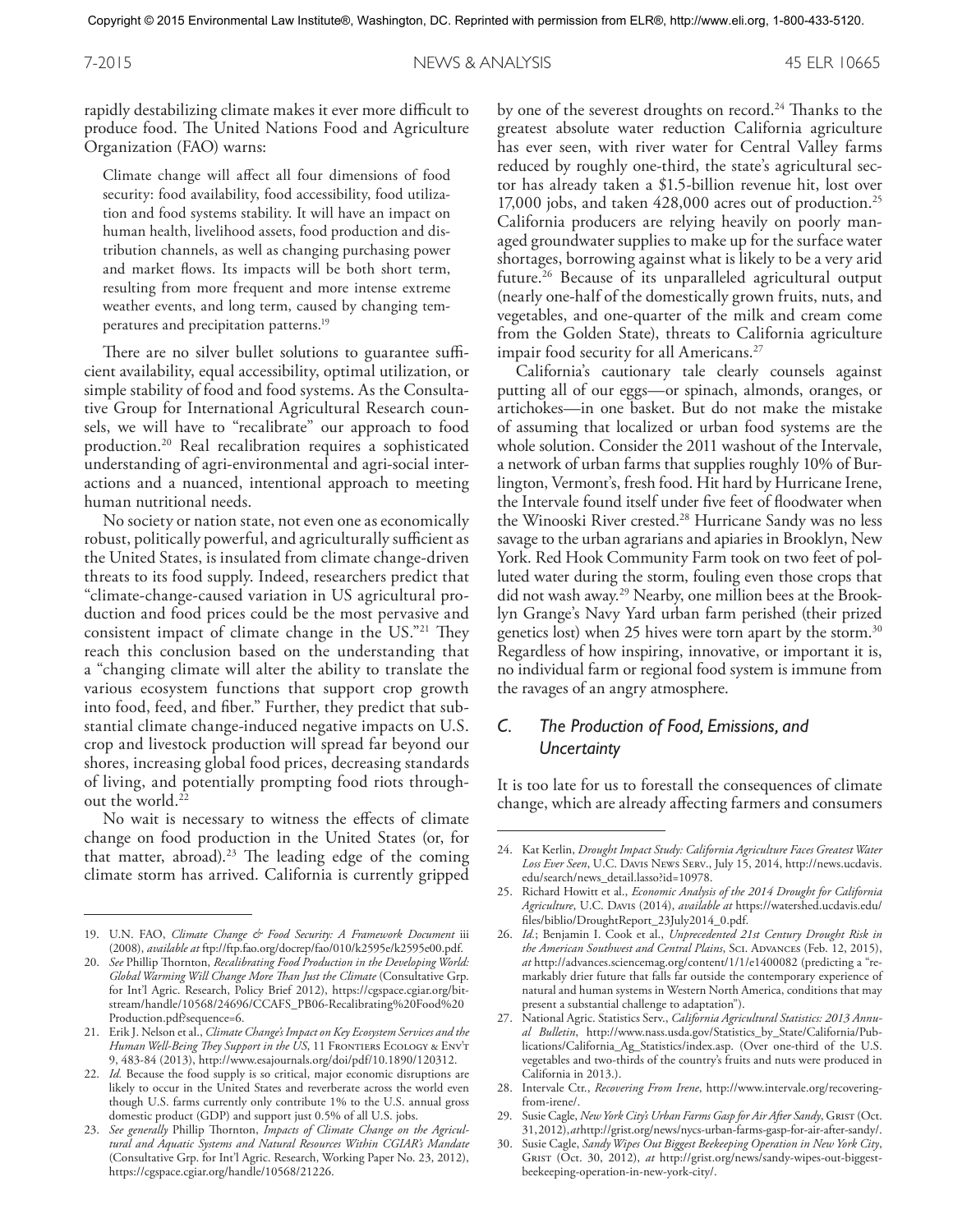around the world, but with swift, decisive, and signifcant action, we might be able to stop short of tipping points that will accelerate warming, increase climate volatility, hasten decline, tighten the grip of droughts, famine, and epidemics, and even irreversibly alter the biosphere. 31 Respected climate scientist James Hansen, along with several of his colleagues, has cautioned: "If humanity wishes to preserve a planet similar to that on which civilization developed and to which life on Earth is adapted, paleoclimate evidence and ongoing climate change suggest that [carbon dioxide]  $CO<sub>2</sub>$  will need to be reduced  $\ldots$  to at most 350 [parts per million] ppm."32 Reliable recent measurements of atmospheric  $CO_2$  put current levels over 401.5 ppm.<sup>33</sup> These numbers prove the need to both adapt and mitigate.

The most emphasized and hotly debated efforts to reduce GHG emissions are quite appropriately focused on the energy sector, inclusive of power generation, industry, and transportation. Transitioning from dirty fossil fuel to clean, renewable energy sources is imperative for three reasons. First, fossil fuel combustion generated 32,310.287 million metric tons (MMT) of  $\mathrm{CO}_2$  emissions in 2012.<sup>34</sup> Second, to stay below 2 degrees Celsius of warming (the likely too low but at least internationally agreed-upon target limit in the Copenhagen Accord<sup>35</sup>), we cannot release more than 565 gigatons of  $CO<sub>2</sub>$  into the atmosphere before 2050. <sup>36</sup> Tird, there are at least 2,795 gigatons of carbon in the proven global reserves of coal, oil, and gas. 37 We cannot safely burn all, let alone one-ffth, of the fuel on hand without burning up our international agreements and our atmosphere. 38

Decreasing fossil fuel dependence is the most imperative and potentially impactful climate-stabilizing action, but energy is not the only sector in need of a comprehensive revolution. Agriculture—that most fundamental of human enterprises—is, at once, a victim and perpetrator of climate change. Agricultural production is the next most signifcant source of GHG emissions. Admittedly, it is a distant second, following energy consumption (for power, heat, and transportation combined). 39 Unfortunately, emissions levels related to agricultural production are on the rise: The FAO reports that global agricultural emissions from crop and livestock production in 2011 totaled over 5.3 billion tons of  $CO<sub>2</sub>$  equivalents ( $CO<sub>2</sub>$ e), a 14% increase over the 4.7 billion tons emitted in 2001. 40

Taking a closer look: Enteric fermentation (methane produced and released via the digestive systems of ruminant animals) is responsible for 40% of agricultural emissions. Manure left on pasture comes in second at 16%, but direct and indirect nitrous oxide  $(N_2O)$  emissions from synthetic fertilizers added to agricultural soils by farmers are close behind at 13% and catching up fast. Emissions from synthetic fertilizers rose 37% since 2001 and are expected to shoot up another 30% by 2030. Rice cultivation (10%), manure management (7%), and burning of savanna (5%) account for the rest.

The agriculture and energy sectors cannot be neatly decoupled. Agriculture, which is substantially dependent on fossil fuel energy to power agricultural machinery, irrigation pumps, and fshing vessels, generated more than 785 million tons of  $CO<sub>2</sub>e$  emissions in 2010, a staggering 75% increase since 1990. 41 By defning the global food system broadly—accumulating not only the popular "feld-to-fork" components of production, processing, temperature-controlled storage and transport, but also less-emphasized but equally entwined activities like agriculturally prompted deforestation and land use changes, fertilizer production, food packaging, and food waste—we see that food is a major driver of climate change. Up to one-third of anthropogenic GHG emissions are attributable to the global food system. 42 Some 86% of these emissions relate to agricultural production.<sup>43</sup> Thus, emissions slow but do not stop once crops are harvested. The bal-

<sup>31.</sup> See generally Anthony D. Barnosky et al., *Approaching a State Shift in Earth's Biosphere*, 486 Nature 52 (2012), http://www.nature.com/nature/journal/ v486/n7401/full/nature11018.html.

<sup>32.</sup> James Hansen et al., *Target Atmospheric CO<sub>2</sub>: Where Should Humanity Aim?*, http://arxiv.org/pdf/0804.1126.

<sup>33.</sup> Scripps Data, Reposted on CO2Now.org, http://co2now.org/images/stories/data/co2-atmospheric-mlo-monthly-scripps.pdf.

<sup>34.</sup> U.S. Energy Info. Admin. (EIA), *International Energy Statistics*, http://www. eia.gov/cfapps/ipdbproject/iedindex3.cfm?tid=90&pid=44&aid=8&cid=w w,&syid=2008&eyid=2012&unit=MMTCD.

<sup>35.</sup> U.N. Framework Convention on Climate Change (UNFCCC), Copenhagen Accord (2009), *available at* http://unfccc.int/resource/ docs/2009/cop15/eng/l07.pdf:

To achieve the ultimate objective of the Convention to stabilize greenhouse gas concentration in the atmosphere at a level that would prevent dangerous anthropogenic interference with the climate system, we shall, recognizing the scientifc view that the increase in global temperature should be below 2 degrees Celsius, on the basis of equity and in the context of sustainable development, enhance our long-term cooperative action to combat climate change.

<sup>36.</sup> Malte Meinshausen et al., *Greenhouse Gas Emission Targets for Limiting Global Warming to 2°C*, 458 Nature 1158-62 (2009), http://www.nature.com/ nature/journal/v458/n7242/full/nature08017.html.

<sup>37.</sup> Carbon Tracker Initiative, *Unburnable Carbon: Are the World's Financial Markets Carrying a Carbon Bubble?* 6 (2012), http://www.carbontracker. org/wp-content/uploads/2014/09/Unburnable-Carbon-Full-rev2-1.pdf.

<sup>38.</sup> Bill McKibben, *Global Warming's Terrifying New Math*, ROLLING STONE, July 19, 2012, http://www.rollingstone.com/politics/news/global-warmingsterrifying-new-math-20120719#ixzz3XJRhBE7f.

<sup>39.</sup> Laura Reynolds, *Agriculture and Livestock Remain Major Sources of Green*house Gas Emissions, WORLDWATCH INST., May 8, 2013, http://www.worldwatch.org/agriculture-and-livestock-remain-major-sources-greenhouse-gasemissions-0.

<sup>40.</sup> Francesco N. Tubiello et al., *Agriculture, Forestry and Other Land Use Emis*sions by Sources and Removals by Sinks (U.N. FAO, Working Paper No. 2, 2014), http://www.fao.org/docrep/019/i3671e/i3671e.pdf; *see also* U.N. FAO, Agriculture's Greenhouse Gas Emissions on the Rise (2014), http://www. fao.org/news/story/en/item/216137/icode/; Francesco N. Tubiello et al., The Contribution of Agriculture, Forestry and Other Land Use Activities to Global Warming, 1990-2012, GLOBAL CHANGE BIOLOGY (2015), http://onlinelibrary.wiley.com/doi/10.1111/gcb.12865/full.

<sup>41.</sup> Tubiello et al., *Agriculture, Forestry and Other Land Use Emissions, supra* note 40.

<sup>42.</sup> Sonja Vermeulen et al., *Climate Change and Food Systems Annual Review of Environment and Resources*, 37 Env't & Resources 195-222 (2012) (calculating that the whole food system emitted 9,800-16,900 megatonnes (Mt) in 2008.). See also Christopher Weber & H. Scott Matthews, Food Miles and the Relative Climate Impacts of Food Choices in the United States, 42 Envtl. Sci. & Tech. 3508 (2008), http://pubs.acs.org/doi/pdf/10.1021/ es702969f (putting the average U.S. household's annual food consumption-related emissions footprint as 8.1 Mt of  $CO<sub>2</sub>e$ , only 11% of which is related to transportation).

<sup>43.</sup> Vermeulen et al., *supra* note 42.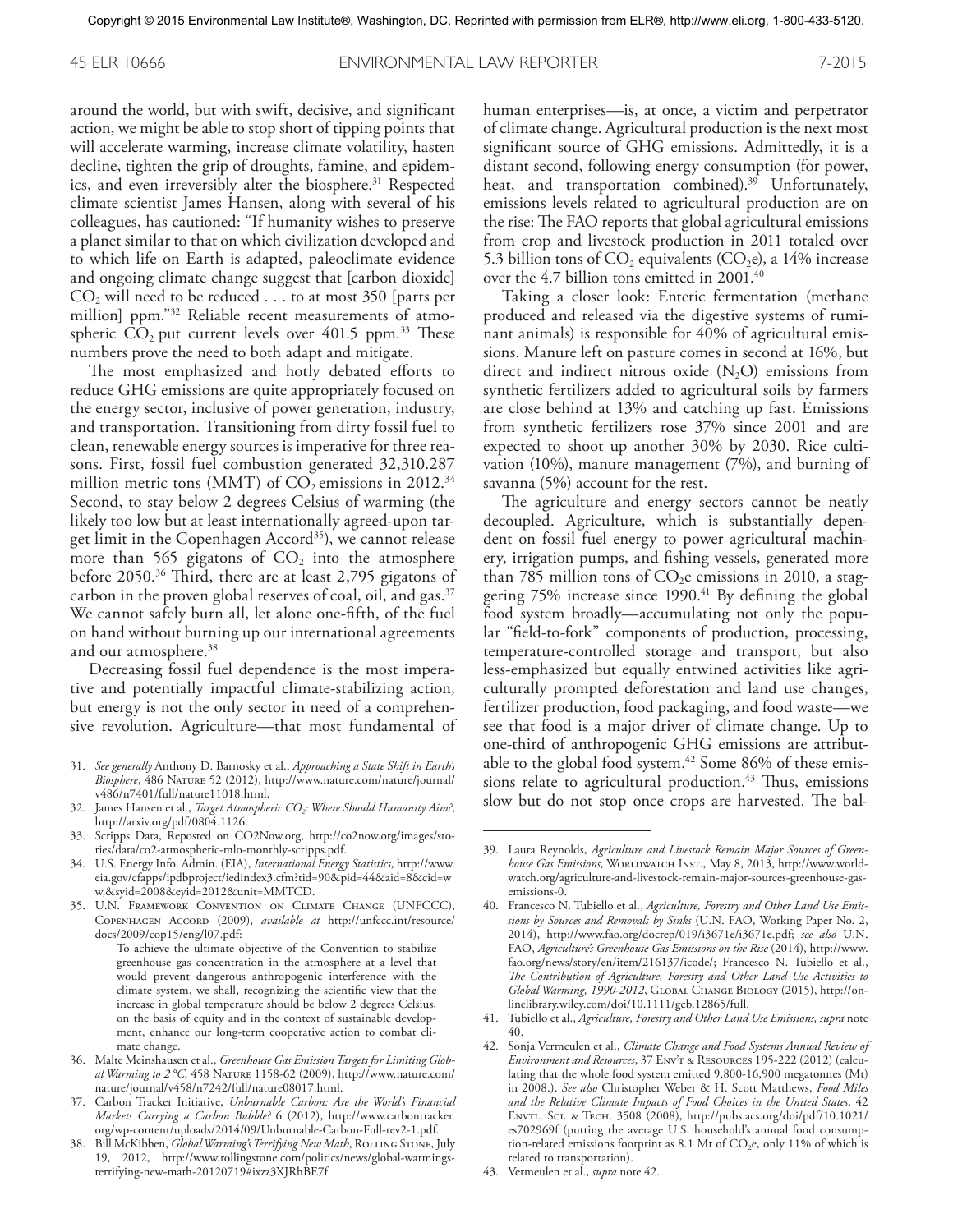ance of the emissions are associated with transporting and transforming raw agricultural commodities into the food that lands on our plates, activities that are almost always energy- and-emissions-intensive. 44

Looming climate crises, chiefy natural disasters and inhospitable growing conditions, and related resource scarcity, are so signifcant that they tend to eclipse other issues. Remember, however, that they are far from the only threats to food security. Our food systems are also vulnerable to economic shocks, especially food price spikes. Civil unrest often follows food price volatility, which can quickly compound a food crisis. 45 Areas hosting violent confict, war zones, and regions managing internal or cross-border displacement are prone to serious supply disruptions. 46 Hunger and famine are all too easily added to the horrors of war or the anxiety and devastation of infectious disease outbreaks and environmental illness epidemics. 47 Centralized, consolidated food supplies and technology-dependent food production and storage methods are also tempting targets for terrorism and cyber attacks. 48 Even in the context of a completely stable climate, stresses and shocks are a given. Organizing our food systems and policies around a resilience imperative is the only safe bet.

#### **III. The Solution: Resilience**

#### *A. Conceptualizing Resilience*

A resilience framework offers a systems-oriented way of responding to climate-driven shocks and populationrelated pressures, which disproportionately afect the vulnerable, poor, and least deeply resourced people and communities in our societies. Thus, it is not surprising that resilience is emerging as a nascent but natural concept in the realm of food and nutrition security and a critical component of a justice-framed food politics. 49

The concept of resilience is a familiar one in the fields of ecology and psychology. It also is currently in vogue in the areas of smart development and urban planning, and has even begun to enter the vernacular of humanitarian

workers and nongovernmental organizations. Though definitions difer based on context and usage, *resilience* can be broadly defned as the capacity of any entity, ranging from an organism, an individual, a household, a corporation, a community, a sector, or a society, to preemptively prepare for sudden, unpredicted disruptions, to recover from them, and then thrive on new, potentially disguised opportunities produced by the disruption. 50

Judith Rodin, president of the Rockefeller Foundation and author of *Te Resilience Dividend*, identifes fve main characteristics of resilient entities: They are aware, diverse, integrated, self-regulating, and adaptive. 51 Awareness encompasses both refective knowledge of strengths, assets, liabilities, risks, threats, and constantly updating knowledge of evolving situations. 52 Diversity refers to a multiplicity of capabilities. 53 Integration involves the coordination of functions, actions, ideas, and solutions in ways that are transparent and collaborative. 54 Self-regulation means the ability to endure anomalous events without collapsing or cascading into catastrophe; this is also known as the ability to "fail safely."55 Adaptivity implies fexibility, especially with respect to plans, behaviors, resource allocation, and responsibility. 56 Resilience is, therefore, "fed" by a combination of fresh, well-combined knowledge and capacity and prepared according to good "recipes."

Rodin's work is inspired by ecological systems theorists, who map the process by which systems absorb and respond to external change to a four-phase adaptive cycle: (1) rapid growth; (2) conservation; (3) release (prompted by a disruption or threshold); and (4) reorganization.<sup>57</sup> The first two phases are known as the foreloop, and the second two as the backloop. 58 To understand the adaptive cycle without obtaining a degree in ecology, look no further than the forest. At frst, an array of plant life grows rapidly, creating what we recognize as a forest. Over time, as the canopy flls and old trees dominate, the growth rate slows and diversity decreases. That continues until there is a release, such as a spark that starts a fre or a logging operation that fells a stand, a disruptive event that places the system at a crossroads. Down one path is devastation; along the other path, accessible only via resilience, is adaptation, change, and growth.

Loosely framed by the adaptive cycle, it is obvious that the pursuit of resilience in human systems works best as a proactive endeavor, one that does not wait to be shoved forward by crisis. 59 As such, we should try to "live, as much as we possibly can, in the foreloop," cultivating in periods

59. Rodin, *supra* note 50, at 285.

<sup>44.</sup> See Univ. of Mich. Ctr. for Sustainable Food Sys., *U.S. Food System Factsheet*, Pub. No. CSS01-06, *available at* http://css.snre.umich.edu/css\_doc/CSS01- 06.pdf (graphing data on energy inputs (but not related emissions) in the U.S. food system and demonstrating that food processing, wholesale and retail services, and household energy consumption make up nearly 60% of food-related energy fows, while transportation is responsible for another 13%).

<sup>45.</sup> See, e.g., David Adam, Food Price Rises Threaten Global Security--- UN, Guardian, Apr. 9, 2008, *available at* http://www.theguardian.com/environment/2008/apr/09/food.unitednations.

<sup>46.</sup> See, e.g., U.N. FAO, Food Crisis Escalates in South Sudan (2015), http:// www.fao.org/news/story/en/item/276874/icode/.

<sup>47.</sup> See, e.g., U.N. News Serv., West Africa on Brink of Major Food Crisis in Wake *PG&CPMB0VUCSFBL*, U.N. News Ctr. (2014), http://www.un.org/apps/news/ story.asp?NewsID=49305#.VTFWOBfUqhE.

<sup>48.</sup> See, e.g., STRATEGIC P'SHIP PROGRAM AGROTERRORISM (SPPA) INITIATIVE, First Year Status Report (Sept. 2005-June 2006), *available at* http:// www.usda.gov/documents/8-10-06%201%20yr%20report%20SPPA%20 agroter5.pdf.

<sup>49.</sup> See Shenggen Fan et al. eds., *Resilience for Food & Nutrition Security*, Int'l Food Pol'y Research Inst. 3 (2014), http://www.ifpri.org/publication/ resilience-food-and-nutrition-security.

<sup>50.</sup> Judith Rodin, The Resilience Dividend: Being Strong in a World Where Things Go Wrong 3 (2014).

<sup>51.</sup> *Id.* at 13-14.

<sup>52.</sup> *Id*. at 14-20.

<sup>53.</sup> *Id.* at 14, 20-26.

<sup>54.</sup> *Id.* at 14, 26-31.

<sup>55.</sup> *Id.* at 14, 31-34.

<sup>56.</sup> *Id.* at 14, 34-39.

<sup>57.</sup> Id. at 49. See generally Resilience Cycle, http://www.resalliance.org/index. php/adaptive\_cycle.

<sup>58.</sup> *Id.*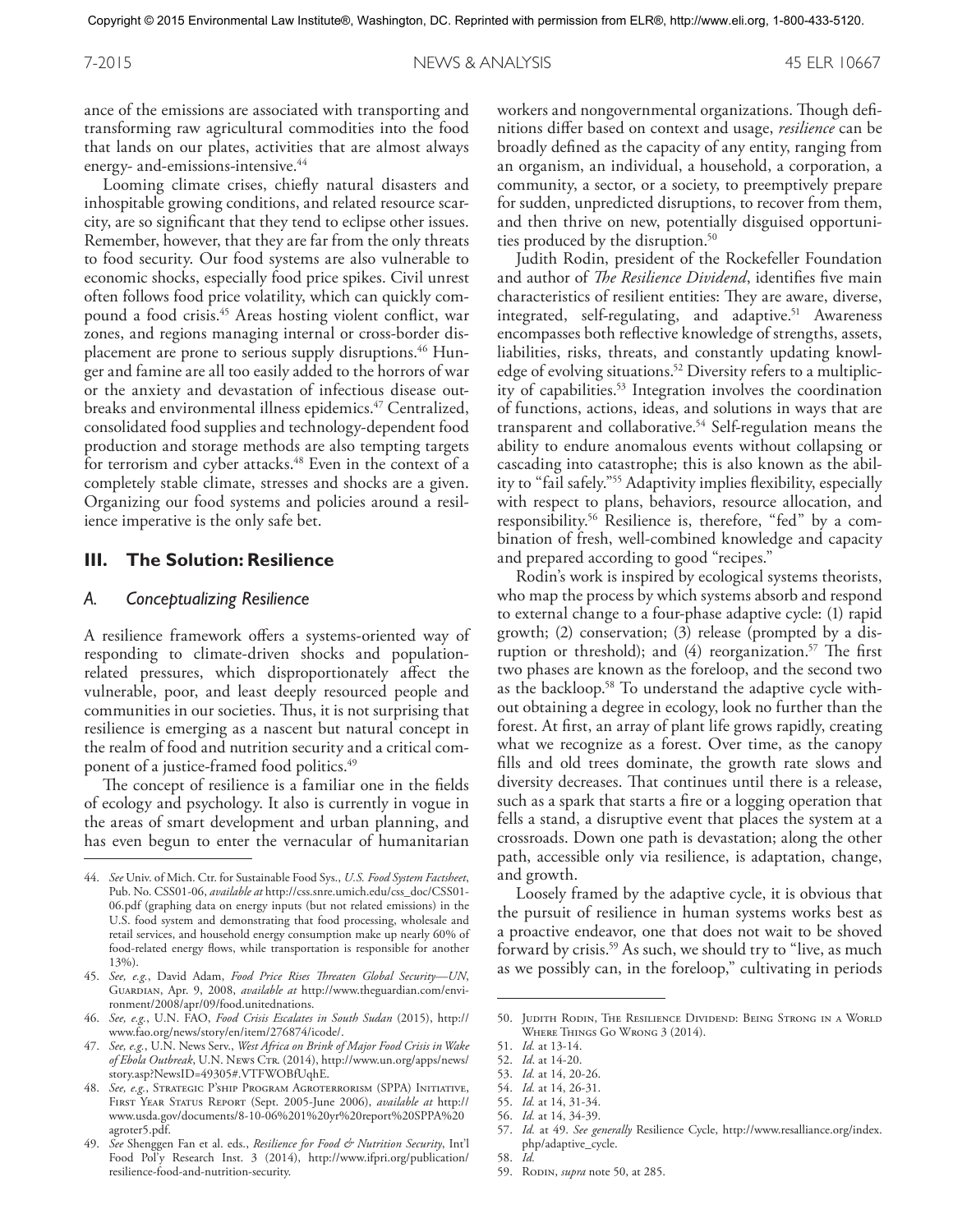45 ELR 10668 ENVIRONMENTAL LAW REPORTER 7-2015

of growth and conservation. 60 Where possible, we must take control of when and how we respond to a disruptive release. 61 Once we have built capacity, we may even strategically seek out disruptions by seizing opportunities that both carry an array of calculated risks and offer the potential for growth. 62

To wrap our minds around the nature of resilient human systems and resilience-building policies, it can help to analogize to the form of resilience we most often observe: human resilience. Call to mind an acquaintance you would characterize as resilient, and think carefully about why they earn this descriptor. It is unlikely that the person you are thinking of has found clever ways to evade stressors, tragedies, or crises. Bad things happen to resilient people. But when the going gets tough, the resilient among us tap into personal strengths, acknowledge their own limitations, communicate their problems, cultivate strong relationships, and accept the support of family and friends, all while remaining mostly optimistic. 63 In short, resilient people are realistic, reflective, and connected. They adjust themselves to changed circumstances, drawing upon both their own resources and those of their close contacts. They examine, but do not get mired in, the past and look forward with a blend of prudence and optimism.

Expanding our gaze, but remaining connected to the habitats of humanity, we can also contemplate the features of resilient communities. Communities are thought to be most vulnerable at the places where their human systems intersect with the natural and built environments. 64 Communities can, however, strengthen themselves by accumulating information, translating it into knowledge, and developing efective systems for its accurate transfer. They can also fortify themselves by organizing around and emphasizing shared values, investing in supportive networks, and cultivating the ability and willingness to adapt. 65 In other words, communities can strengthen themselves by behaving a lot like resilient people.

People and communities thrive when the places they inhabit are also primed for resilience. Not surprisingly, urban planners have begun to recognize the value of resilience, especially as an intentional response to urbanization and resulting pressures on aging infrastructure, undersized systems, and diverse populations. Retroftting cities and gearing new development toward resilience has become a major theme in place-making and, conveniently, there is already overlap between resilience planning and urban agriculture facilitation. For example, in recognition of the importance of urban food systems to city design and resilience, ICLEI-Local Governments for Sustainability and

64. See generally Resilience Alliance, http://www.resalliance.org/.

the Resource Center for Urban Agriculture and Forestry (RUAF) jointly launched a CITYFOOD network on resilient city-region food systems and urban agriculture.

#### *B. Characteristics of Resilient Food Systems*

Drawing from the resilience-supporting features of organisms, ecosystems, and entities, we can begin to articulate the core characteristics of resilient food systems. Before doing so, however, it is important to clarify what is meant by a food system. A food system encompasses all of the "steps, processes, and actors involved in bringing food from farms to the mouths of consumers and encompasses a multifarious supply chain of growers, harvesters, processors, packagers, distributors, marketers, wholesalers, retailers, purchasers, preparers, servers, and consumers of what we eat," inclusive of the food that gets lost or wasted along the way. 66

When trying to undo damage done, it is tempting to point the fnger at an instigator, send it to the corner of our minds, and then look for something more virtuous to pick up the pieces. Because the multinational food system is a profigate problem-maker, the impulse to deify local alternatives is insistent. To be sure, "[s]trong community food systems are the foundation of food security." Nevertheless, as Phillip Ackerman-Leist, who champions place-based, community-centered food systems in his book *Rebuilding the Foodshed*, reminds us, "well-managed regional, national and international food systems currently contribute to a diverse food security portfolio for all global citizens."<sup>67</sup> Because resilience is, in part, a function of elegant redundancy, our task is not to choose one system over another, but to recognize that all scales are interlinked, clearly nested within, and to some degree dependent on each of the others. 68 Our task is to push each system to its best uses, hold it accountable for any harms it produces, and limit reliance on or expansion of systems in ways that are antithetical to resilience.

Mindful of the complexity and scales of food systems, we can elaborate resilient food systems. Resilient food systems are diverse, distributed, natural, innovative, social, inclusive, just, and deliberate. 69 Because

<sup>60.</sup> *Id.*

<sup>61.</sup> *Id.* at 286.

<sup>62.</sup> *Id.*

<sup>63.</sup> See, e.g., This Emotional Life: What Is Resilience?, PBS, http://www.pbs.org/ thisemotionallife/topic/resilience/what-resilience.

<sup>65.</sup> See Alastair McAslan, *Community Resilience: Understanding the Concept BOE\*UT"QQMJDBUJPO*, Torrens Resilience Inst. (2011), *available at* http:// torrensresilience.org/images/pdfs/understanding%20community%20resilience.pdf.

<sup>66.</sup> Nicole Civita, *Agrarians Feeding Communities: Reconnecting Federal Farm Policy and Nutrition Assistance for a More Just Agri-Food System, 7 Nw. In-*TERDISC. L. REV. 69 (2014); see also Nourish Life, *Nourish Food System Map*, http://www.nourishlife.org/pdf/Nourish\_Food\_System\_Map\_11x14.pdf.

<sup>67.</sup> Phillip Ackerman-Leist, Rebuilding the Foodshed 17 (2013).

<sup>68.</sup> See id. at 277-92 (visualizing food systems as "dynamic, interlocking systems—a vast network of diferently sized centerpoints connected to one another by means of surging flows that create exchanges of resources, ideas, and of course foods").

<sup>69.</sup> ICLEI, Resilient Urban Food Systems in Brief, http://resilient-cities.iclei.org/ fleadmin/sites/resilient-cities/fles/Resilient\_Cities\_2013/RUFS/RUFS\_in\_ brief.pdf (describing resilient urban food systems as diverse, distributed, natural, innovative, social, and inclusive). Not surprisingly, urban planners have begun to recognize the value of resilience, especially as an intentional response to urbanization and resulting pressures on aging infrastructure, undersized systems, and diverse populations. Retroftting cities and gearing new development toward resilience has become a major theme in placemaking, and happily, there is already overlap between resilience planning and urban agriculture facilitation.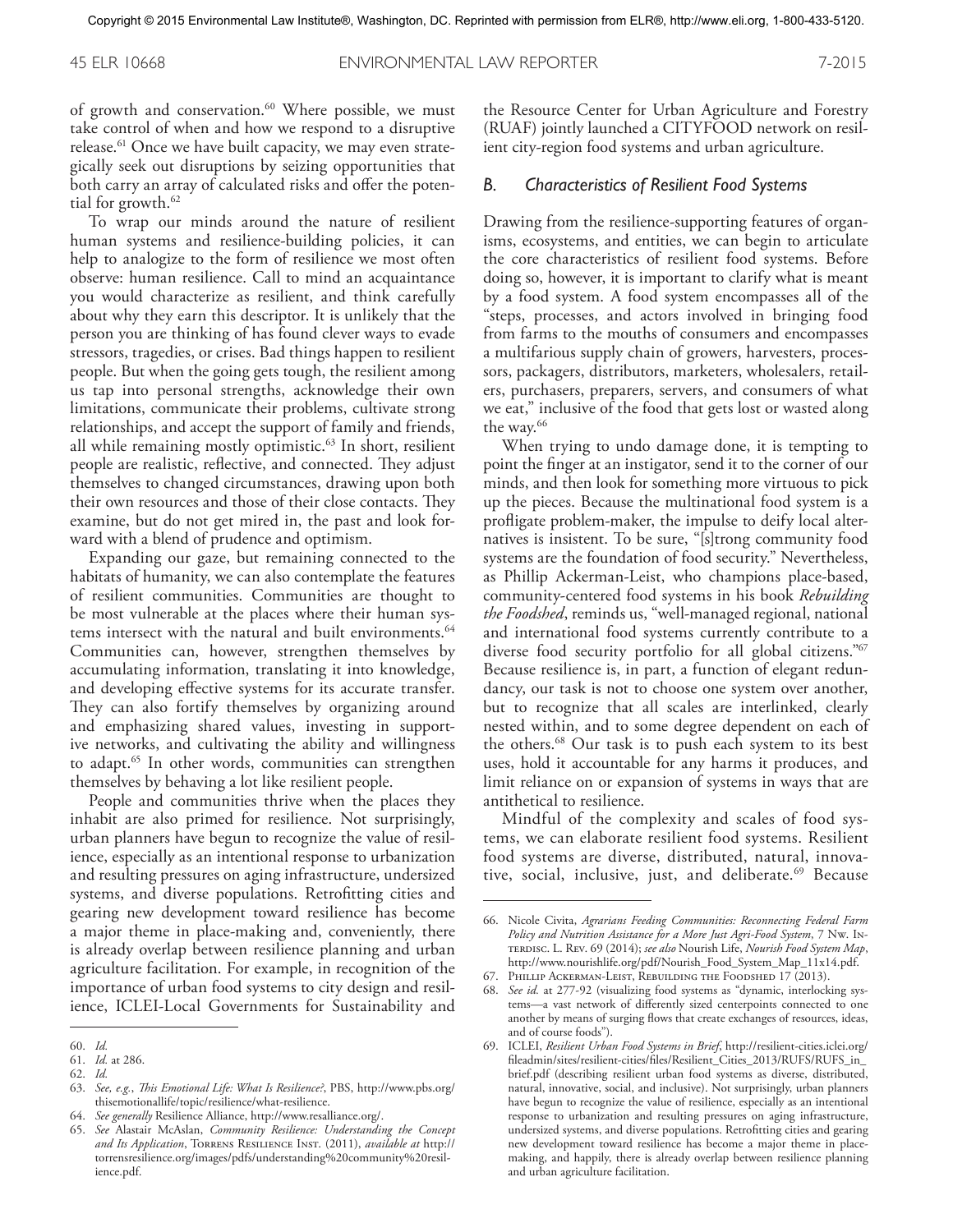these eight words have both formal defnitions and colloquial uses within and outside of the food sector, it is especially important to detail their meaning in the context of food resilience.

#### 1. Diverse

Resilient food systems diversify supply chains, aggregate the outputs of many producers, and welcome imperfection and heterogeneity within product categories. They value biodiversity, both by creating markets for a wide variety of plant and animal foods and by protecting the diversity of natural ecosystems through agroecological production practices that deliver ecosystem services. They ensure equal access to seeds and plant genetics and provide strong protections for and open access to traditional, heirloom, and improved seeds, while balancing incentives for innovations in agricultural biotechnology.

#### 2. Distributed

Resilient food systems feature multiple fows of food, produce, inputs (seeds and soil amendments), tools, workforces, and remittances. These systems both connect and disconnect across geography in ways that are sensible and sensitive, not merely profit-driven. They grow food in various locations, across the open landscape and in and around the built environment. They are distributed centrally and peripherally, vertically, and horizontally. In this way, they are less likely to be devastated by extreme weather events and other disruptions. They are also more likely to spread value and opportunity among a diverse array of stakeholders.

#### 3. Natural

Resilient food systems acknowledge and nurture synergies among climate, ecosystem, and food system needs. They recognize the limits of imposing industrial imperatives and processes on biological systems. In so doing, they can help mitigate food safety risks. 70 Further, through their alignment with natural processes and acceptance of limits, they better manage natural resources. Cognizant of water's vital nature, resilient food systems preserve, protect the quality of, and mindfully allocate available water. Recognizing the elegance and wisdom of natural ecosystems, where possible, resilient food systems mimic nature and seek to restore healthy, functional ecosystems while meeting human food needs. 71

#### 4. Innovative

Resilient food systems innovate. They also make good use of appropriate technology and cutting-edge design. Creativity is vital at all loci: on the rural farm; on rooftops and walls; in parks and public spaces; in rehabilitated, cultivated urban environs; at sea and on the docks; at the processing plant; at the wholesale market; at the grocer; in the kitchen; in primary, secondary, culinary, and nutrition education; in community-supported agriculture; and in public procurement by local governments. 72 Resilient food systems also look for ways to close waste cycles and prevent nutrient leaching. 73 To this end, these systems are built on an ethos of food conservation: They promote the careful and most complete utilization of our food resources and of the hidden resources that are embedded in our food. 74

#### 5. Social

Resilient food systems are built by and for people. The nourishment of humanity (as dramatic as that may sound) is the raison d'être of the food system. Resilient food systems provide the benefts of employment opportunities with living wages, opportunities for advancement, and rewarding work. They can be powerful tools of poverty alleviation, community-building, markets, networks, citizen engagement, and even individual empowerment. They also recognize that gustatory delight is part of the human experience and do not ignore the power that food derives as a source of pleasure, a conduit of sense memory, and an expression of love. 75

#### 6. Inclusive

Multiple players and interests are involved in resilient food systems: private entities (producers, transporters, processors, sellers); public bodies (local and central governments, as well as schools and other public institutions that provide food); citizen-led organizations; and grassroots initiatives. The interests of these actors must be deliberately prioritized, based on the degree to which they further food security and the other components of resilience, and weighted accordingly. Moreover, resilient food systems also value, recognize as partners, and protect the interests of the non-human lives—plant, animal, and soil microbe—within the system. Grounded in an ethic of competent husbandry, they care for and "connect conservingly . . . all the strands in the living network that sustains us."76

<sup>70.</sup> See Susan A. Schneider, *Beyond the Food We Eat: Animal Drugs in the Live*stock Industry, 25 DUKE ENVTL. L. & POL'Y F. (forthcoming 2015).

<sup>71.</sup> See generally, MARK SHEPARD, RESTORATION AGRICULTURE (2013) (explaining how perennial farms modeled on native ecosystems can simultaneously produce abundant food, fber, and fuel and provide critical ecosystem services such as sequestering carbon, building soil, recharging groundwater, and enhancing wildlife habitat and biodiversity).

<sup>72.</sup> ICLEI, *Resilient Urban Food Systems in Brief*, *supra* note 69.

<sup>73.</sup> See generally PHILLIP ACKERMAN-LEIST, REBUILDING THE FOODSHED, 61-96  $(2013).$ 

<sup>74.</sup> Nicole Civita, *Food Conservation, Donation and the Law* (forthcoming chapter in monograph based on The Last Food Mile Conference, University of Pennsylvania School of Veterinary Medicine (Dec. 8-9, 2014)).

See Carlo Petrini, Terra Madre: Forging a New Global Network of SUSTAINABLE FOOD COMMUNITIES 45-61 (2010) (discussing the right to pleasure in food).

<sup>76.</sup> Wendell Berry, *Renewing Husbandry*, Orion Mag., at https://orionmagazine.org/article/renewing-husbandry/.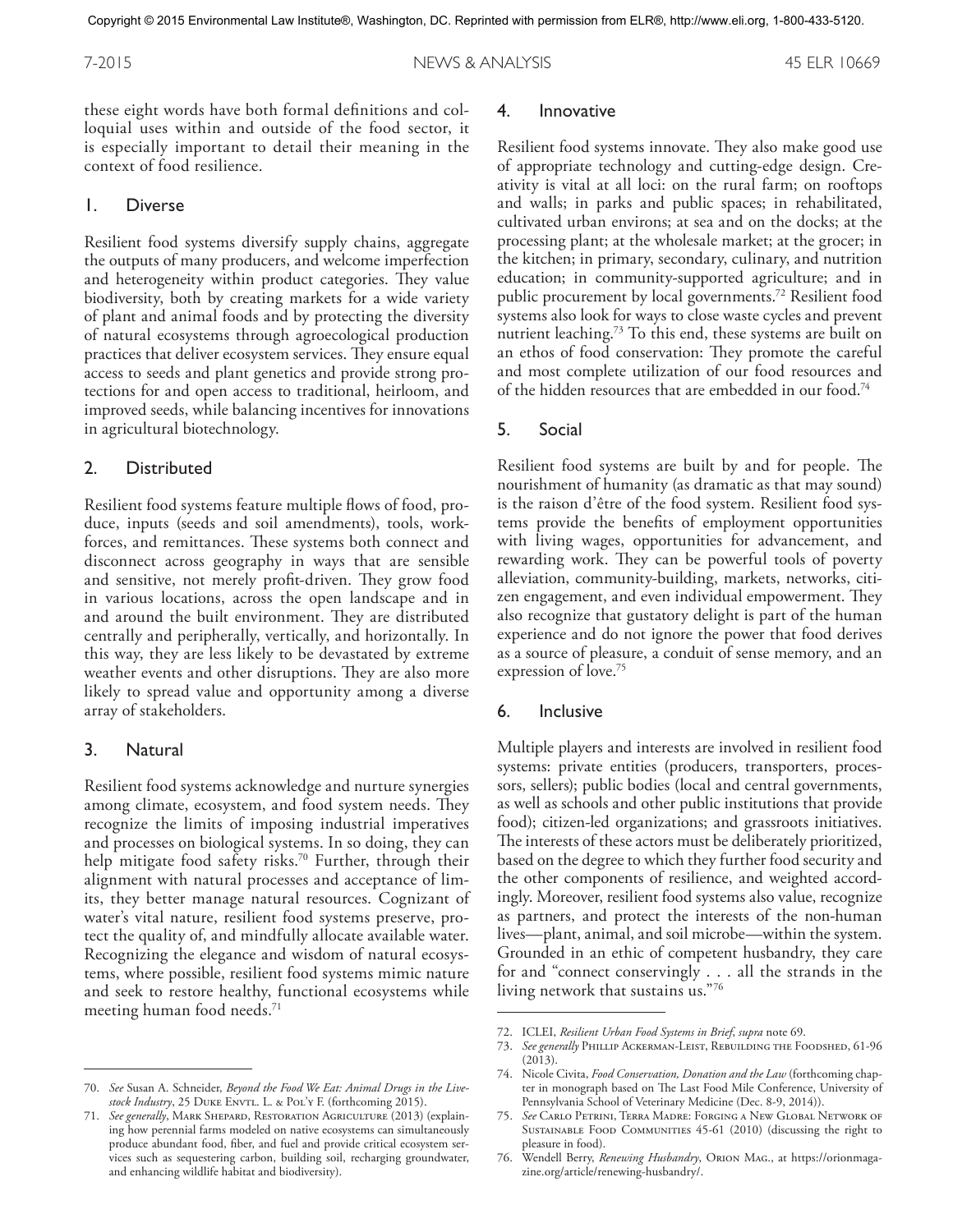45 ELR 10670 ENVIRONMENTAL LAW REPORTER 7-2015

#### 7. Just

Food resilience aligns with the internationally recognized human right to food: the right of all human beings to feed themselves in dignity, either by producing their food (which implies a right to access land, seeds, water, and other resources) or by purchasing it (which implies money and access to a market). 77 Leaving no one hungry, cut off, or disproportionately vulnerable is a principal aim of a resilient food system. Similarly, resilient food systems make sure that no group of people sufers the unavoidable externalized harms of agricultural production without redress or compensation. "Just resilience" is about "planning and preparing for a fast changing world in ways that leave no one behind."78 Placing justice at the heart of resilience allows us to "embrac[e] the uncertain, the unknown, and the stranger who is actually a neighbor," and "requires us to step out beyond the realms of comfort and certainty, and into more distant communities—not simply to fnd answers, but to create them together."79

### 8. Deliberate

Making mindful choices about what we eat, what we grow, who or what our commodities feed (people, animals, or vehicles?), $80$  as well as where and how we produce our food, is essential for food resilience on a hot and crowded planet. Dennis Meadows said that "[y]ou could have 10 billion people living on the planet at a subsistence level and be fne. Or 500,000 people on the planet living a frst world lifestyle. It is not the absolute number of people, but the multiple of the high-consumption lifestyle."81 Our quest for food resilience will challenge our consumption patterns, ask us to get creative with and develop a taste for some new foods, and require us to mainstream alternative food sources. 82

## *C. Benefits of Incorporating Resilience Into Agrifood Policy*

Agrifood systems are, happily, both in dire need of a resilience-directed revision and an ideal laboratory for the work of bringing economic, social, and environmental systems into closer harmony. They are also places where we can realize what Rodin calls the "resilience dividend," the rewards that can be reaped by resilient entities and systems. Rodin encourages us with a reminder that resilient entities not only "bounce back to a functioning state, they bounce forward: they nurture natural systems, improve structures, and strengthen social ties," thereby acquiring a resilience dividend. This is a very appealing equation for farmers, food producers, and eaters.

Our often incoherent agrifood policy has left us with a dominant food system that is brittle and breaking, one that is resistant and generates resistance. Currently, the favored method of guarding against famine and crop failure is based principally on increased production. Unfortunately, the methods used to produce larger amounts of food in smaller spaces and over less time are not always ecologically astute. In fact, these methods appear to be trading short-term gains for formidable long-term problems.

Three examples readily illustrate this. First, the widespread subtherapeutic use of antibiotics is producing lethal pathogens capable of resisting all known antimicrobial agents. 83 Second, the widespread use of broad-spectrum herbicides is giving rise to vexatious super-weeds that require more toxic herbicides in higher concentrations. 84 Third, a similar phenomenon happens with the use of pesticides and the planting of crops in monocultures across enormous acreages. 85

Resilience can be thought of as a counterpoint to resistance. By challenging agri-industrial productivism, and prioritizing methods that produce food without producing as many negative externalities and unintended consequences, resilience can reduce resistance and powerfully elevate food security, even at the margins and in crises. The International Food Policy Research Institute (IFPRI), which seeks sustainable solutions for ending hunger and poverty, notes that most current and past post-crisis humanitarian activities save lives, but do little

<sup>77.</sup> *See U.N. FAO, RIGHT TO FOOD GUIDELINES (2005), http://www.fao.org/3/* a-y7937e.pdf.

<sup>78.</sup> Ackerman-Leist, *supra* note 73, at 278.

<sup>79.</sup> *Id*.

<sup>80.</sup> See, e.g., Michal C. Moore & Sarah M. Jordaan, *Ethical Risks of Environ*mental Policies: The Case of Ethanol in North America (Univ. of Calgary Sch. of Pub. Pol'y Research Papers, Energy & Env't, 2010), *available at* http:// www.policyschool.ucalgary.ca/sites/default/fles/research/biofuelsjordaanfnal.pdf.

<sup>81.</sup> Christian Parenti, "The Limits to Growth": A Book That Launched a Move*ment*, Nation, Dec. 5, 2012, *available at* http://www.thenation.com/ article/171610/limits-growth-book-launched-movement# (quoting from phone interview with Dennis Meadows).

<sup>82.</sup> See, e.g., Joe Romm, *A Bug's Life: Will Americans Eat (More) Insects Before* or After We Stop Running Our Cars on Corn?, CLIMATE PROGRESS, May 1, 2014, http://thinkprogress.org/climate/2014/05/01/2112531/eat-insects/. See also Robert Giegengack, Presentation at the University of Pennsylvania: Food, Water, and Energy (Dec. 8, 2014), *available at* http://repository. upenn.edu/cgi/viewcontent.cgi?article=1008&context=thelastfoodmile.

<sup>83.</sup> See, e.g., Ctrs. for Disease Control & Prevention (CDC), Antibiotic Resistance Threats in the United States (2013), http://www.cdc.gov/drugresistance/threat-report-2013/; David Wallinga, *The Invisible Epidemic: Giving* Voice to the Faceless Victims of Antibiotic Overuse, THINK FORWARD BLOG (Sept. 14, 2012), http://www.iatp.org/blog/201209/the-invisible-epidemicgiving-voice-to-the-faceless-victims-of-antibiotic-overuse; David Wallinga, Antibiotics, Animal Agriculture & MRSA: A New Threat, INST. FOR AGRIC. & Trade Pol'y (2009), http://www.iatp.org/fles/421\_2\_107139.pdf; Alliance for the Prudent Use of Antibiotics, *Antibiotic-Resistant Infections Cost the U.S. Healthcare System in Excess of \$20 Billion Annually*, PR Newswire, Oct. 19, 2012, http://www.prnewswire.com/news-releases/antibiotic-resistant-infections-cost-the-us-healthcare-system-in-excess-of-20-billion-annually-64727562.html.

<sup>84.</sup> Nature Editorial Bd., *A Growing Problem*, 510 NATURE 187 (2014), http:// www.nature.com/polopoly\_fs/1.15382!/menu/main/topColumns/topLeft-Column/pdf/510187a.pdf; Tom Phillipot, *Nearly Half of All US Farms Now Have Superweeds*, Мотнек JONES, Feb. 6, 2013, http://www.motherjones.com/tom-philpott/2013/02/report-spread-monsantos-superweedsspeeds-12-0 (reporting on the growing problem of herbicide resistance).

<sup>85.</sup> Miguel A. Altieri, *Modern Agriculture: Ecological Impacts and the Possibilities* for Truly Sustainable Farming, Agroecology in Action, 2000, http://nature. berkeley.edu/~miguel-alt/modern\_agriculture.html.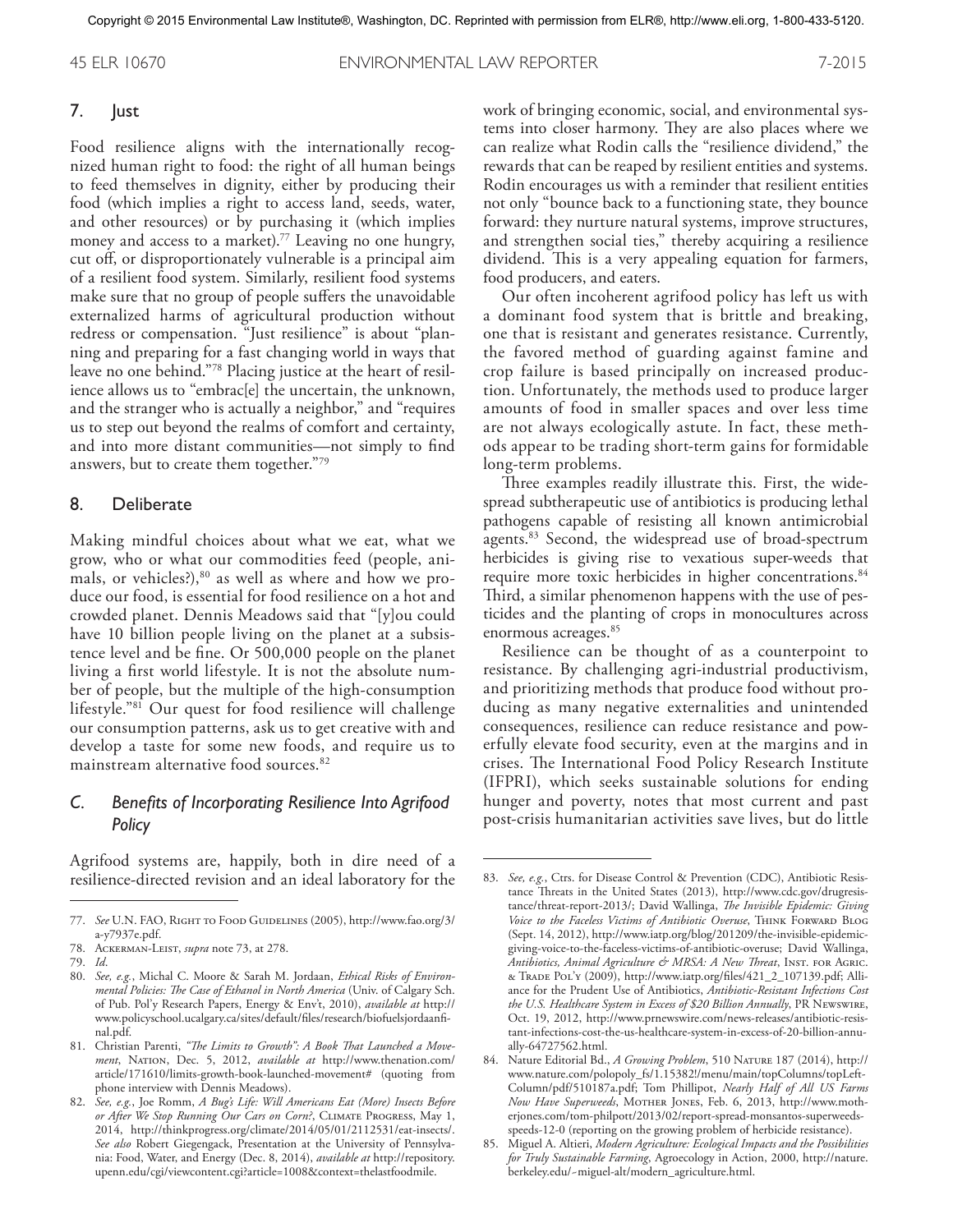to help communities withstand the next shock. 86 Likewise, most long-range development programs aimed at increasing food and nutrition security, reducing poverty, and promoting growth ignore inevitable shocks. In so doing, they may actually exacerbate vulnerabilities. 87 To address this disconnect, the IFPRI recommends an emphasis on resilience to "link short-term humanitarian eforts with longer-term development activities," and to "ensure that "long-term development programs consider short-term vulnerabilities."88

It is natural to think about resilience and alleviation of food insecurity and malnutrition. At the same time, an emphasis on resilience can also motivate us to tackle the problems of overnutrition, obesity, and diet-related chronic disease, which plague much of the developed world. Sick people—whether they are sick from too little food, too much food, or the wrong foods—are far less likely to bounce back from shocks and disruptions: They require more acute care and more complicated interventions in times of crisis, and they are less able to contribute to the work of getting through metaphorical and literal storms. We need resilient food systems to power resilient people, and we need resilient people to save our species.

By emphasizing the planning and preparedness aspects of resilience—the capacity-building, elegant redundancy, and intentional, complementary diversity—we not only position ourselves for better postdisruption outcomes and prevent disruptions from becoming disasters, but we also necessarily improve our day-to-day functioning. The side effect of our work to build more resilient food systems is support for our eforts to enhance agricultural sustainability and productivity, food access, and food safety.

#### *D. Reform for Resilience*

Infusing the capacity for resilience into the agrifood sector will require a systems mindset. "Systems thinking" is a holistic approach to analysis that focuses on the way constituent parts interrelate, as well as how systems work over time and within larger systems. 89 Systems thinking requires attention not only to components, but also to interrelationships, patterns, and dynamics that unite and propel. 90

Developing full-scope, eco-literate, justice-driving solutions to the challenges facing agriculture requires direct dialogue and future-focused collaboration among foodmakers and lawmakers. To enhance food sovereignty and

public acceptance of reforms, engaged eaters should also be invited into these exchanges. Though the challenges are imposing, the stakes high, and the goals lofty, we need not wallow in despond. Systems thinkers remind us that solutions are, or can be, as connected as problems. Tus, small shifts, particularly at leverage points ("places within a complex system . . . where a small shift in one thing can produce big changes in everything"91) can have profound efects. When considering such a shift, however, we must be sure to keep an eye on how the dominoes are stacked. In our pursuit of resilience, we do not want to trade one set of immediate problems for a more gnarly or intractable set of future crises.

The trick is that some of those small but mighty shifts will encounter serious friction. For example, to be both economically sustainable and resilient, revenue must be more equitably allocated throughout the food system. This means that we will need to pursue policies that are likely to decrease outsized profits that have long been accruing to the powerful players at the top of our consolidated multinational food system. 92 Signaling a shake-up of the scoreboard is sure to alarm those at the top, who have tremendous influence and the ability to derail transformational change. Their reluctance to cede power in any way is somewhat understandable: Growth is an essential and inescapable feature of profit-oriented capitalist economies. 93 The alternative is annihilation by competitors.

This is as true in the agrifood sector as it is in any other industry. You need not look further than the grocery aisle for proof, but if you do happen to survey America's productive lands, you will fnd overwhelming evidence of the "get big or get out" mandate. It is critical to remember, however, that when we are dealing with living systems, especially ones that behave less predictably thanks to our new climate, proportionality matters. 94 Rightness of size can dramatically infuence a system's stability and sustainability. 95 Outsized monopolistic operations dubiously justifed by the sanctimonious aim of feeding the world do not typically promote resilience. Robust public regulation that is both scale-appropriate and situationally fexible may be the best tool we have for driving smart growth, resilient positioning, and genuinely sustainable practices, as well as for protecting the commons.

Helpfully, resilience thinking has already made its way into environmental law. Legal scholars have exposed a

<sup>86.</sup> See Shenggen Fan et al. eds., *Resilience for Food and Nutrition Security*, Int'l Food Pol'y Research Inst. 3 (2014), http://www.ifpri.org/publication/ resilience-food-and-nutrition-security.

<sup>87.</sup> *Id*.

<sup>88.</sup> *Id*. at 3-4.

<sup>89.</sup> See generally DONELLA H. MEADOWS, THINKING IN SYSTEMS: A PRIMer (2008). For online access to a helpful collection of systems thinking tools, visit Meadows' website, http://www.donellameadows.org/ systems-thinking-resources/.

<sup>91.</sup> Donella Meadows, *Leverage Points: Places to Intervene in a System*, http:// www.donellameadows.org/archives/leverage-points-places-to-intervene-ina-system/.

<sup>92.</sup> See generally WENONAH HAUTER, FOODOPOLY: THE BATTLE OVER THE FUture of Food and Farming in America (2012).

<sup>93.</sup> See, e.g., Myron J. Gordon & Jeffrey S. Rosenthal, *Capitalism's Growth Imperative*, 27 CAMBRIDGE J. ECON. 25 (2003) ("A capitalist firm operating in a competitive market is subject to a growth imperative, because uncertainty about the proft rate under a no-growth policy makes the frm's prospects highly unattractive in fnite time and bankruptcy practically certain in the long run.").

<sup>94.</sup> Linda Booth Sweeney, *Thinking About Systems: 12 Living System Principles*, http://www.lindaboothsweeney.net/thinking/principles.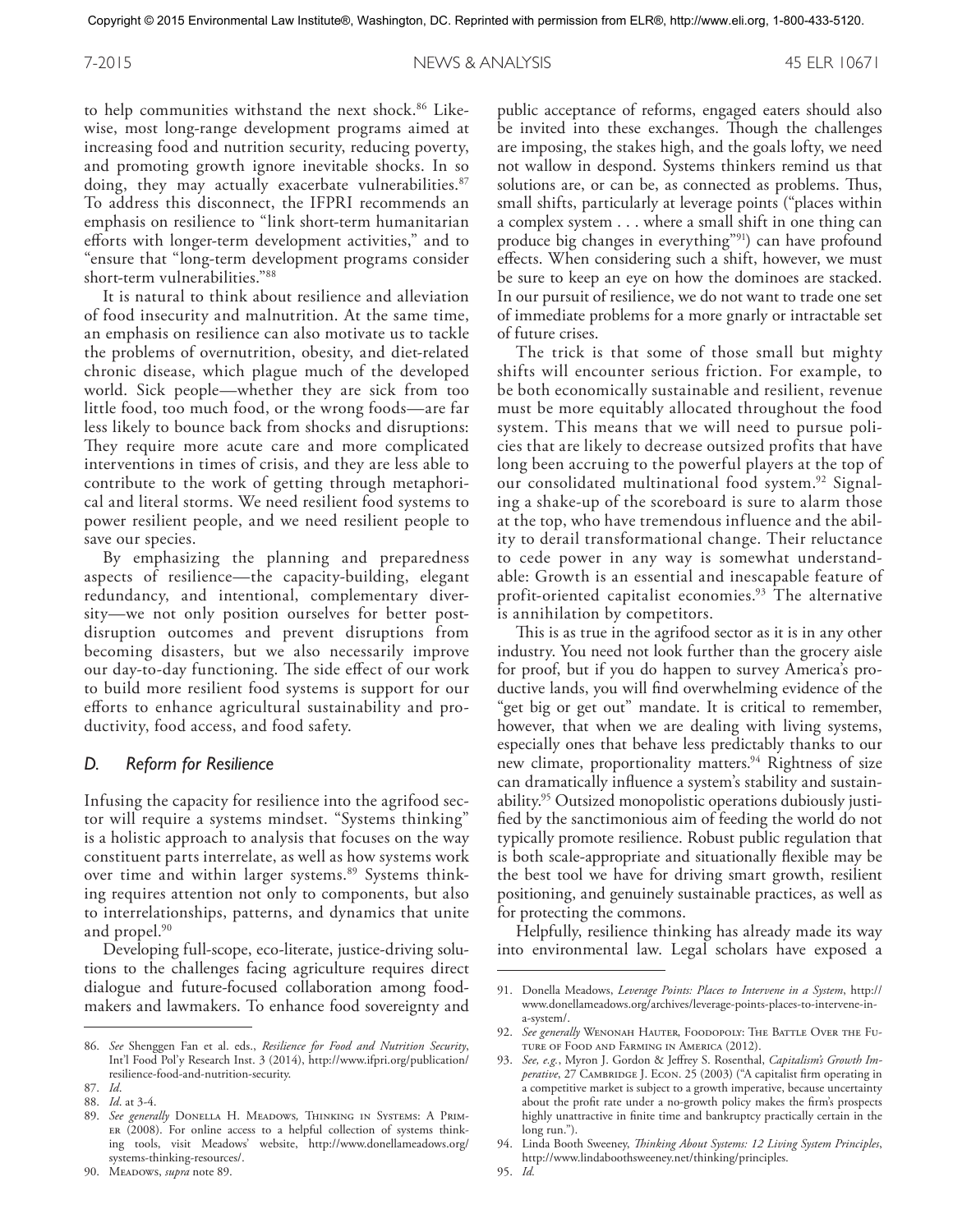serious foundational faw that underpins property, natural resource, and environmental law: The legal system assumes a globally stable Nature in a healthy state.<sup>96</sup> The law recognizes that human activity can alter the health of ecosystems and attempts to control some of the discharges into the environment, but believes that by limiting discharges, ecosystems will return to their prior state of good health. 97 Ignoring core ecological principles, among them the adaptive cycle, and assuming a static state of Nature, makes our laws and regulatory apparatus brittle, maladaptive, and out of step with ecological and social change. 98

To meet the challenges of environmental governance in a way that accommodates social-ecological resilience and is enforceable, legal scholars have begun to propose new affirmative laws that foster resilience in nature, society, and people; reforms that build fexibility into existing laws; and changes to the regulatory system that facilitate adaptive management. <sup>99</sup> Tis proposed shift toward "adaptive law" is a vital tool for reorienting agrifood systems and policy toward resilience because adaptive law "aims for multiple forms of resilience": ecological and social, institutional and community. 100 Moreover, adaptive law "recognizes and embraces iterative processes, with feedback loops among multiple participants; limits to human and organizational rationality; the efects of social and ecological forces on the ordering and management of human afairs; and accountability mechanisms for the conservation of capital."101

Supporting food resilience will require new laws, policies, and institutions that attend to the contextual, longitudinal, and nested dimensions of food systems. Supporting food resilience will also require a broad, critical look at existing laws to identify areas ripe for reform. We must ask: What laws presently reduce resilience or block access to leverage points? Where can regulation, deregulation, or public investment be used to facilitate resilient change? What fences must be maintained or valves installed to ensure safe failures and stop catastrophic cascades? This type of inquiry is especially appropriate as we seek to develop the legal structures and marshal public support for reestablishing regional and local food systems that ensure resilience-supportive, place-based capacity, and elegant redundancy.

Finally, reaching resilience will also require shifting some social expectations and cultural norms around food and food choices. Indeed, the FAO recommends that we all do our part to reduce food-related climate and environmental harms by shifting our staple food preferences, selecting local produce with a lower carbon footprint,

reducing consumption of land- and water-stressing grainfed livestock, protecting biodiversity, exploiting underutilized wild foods, reducing reliance on overconsumed wild species, and promoting energy-efficient and dry cooking practices, among other consumer choice-based interventions. 102 As renowned systems thinker Donella Meadows states: "Systems thinking . . . can lead us to the edge of what analysis can do and then point beyond—to what can and must be done by the human spirit."<sup>103</sup> To that end, a resilience-framed food policy ought to enable and empower (or at least not inhibit) that work of spirit.

## **IV. Harnessing Human Strength, Confronting Catastrophe, Feeding the Future**

The conjoined crises of climate change and population explosion require us to confront the realities of both fnite natural resources and incredible human power. Johan Rockstrom, executive director of the Stockholm Resilience Center, both warns and inspires when he says: "We can no longer just manage nations, or businesses, or communities. We must now become planetary stewards of human well-being within a stable and resilient planet."104 Indeed, we should have begun the work of becoming planetary stewards several decades ago (at the latest), as soon as the sheer force of anthropogenic power was revealed by science. But we have been overwhelmed into inaction and isolation. Perhaps, as Naomi Klein speculates, we have been silent and still "because we lack the collective spaces in which to confront the raw terror of ecocide [and] the end of the world as we know it."105

To inspire action, Klein recommends a strategic alliance between climate activists and proponents of all forms of social justice. 106 Advocates for food justice, food sovereignty, hunger eradication, sustainable agriculture, and agro-ecological farmers would do well to respond to this call and aim to align movements around the mutually benefcial and reinforcing tenets of resilience. Food is a powerfully galvanizing, deeply democratizing subject: Whatever the weather, we all want to eat. Regardless of ideological rifts, we will all be ravenous if we do not develop resilience. Perhaps it is time to begin viewing the places where we gather for food—be it the grocery aisle, the farmer's market, the garden, or the grill—as sites for collective confrontation and reservoirs for resilience.

Climate action, resilience-building, and food security all require innovative policy proposals and intentional implementation. These policies must be born of an alternative worldview "embedded in interdependence rather than

<sup>96.</sup> Social-Ecological Resilience and the Law 2 (Ahjond S. Garmestani & Craig R. Allen eds., 2014).

<sup>97.</sup> *Id*.

<sup>98.</sup> *Id.* at 3.

<sup>99.</sup> *Id.* at 7.

<sup>100.</sup> Craig Anthony Arnold & Lance H. Gunderson, *Adaptive Law*, in Social-Ecological Resilience, *supra* note 96, at 319. 101. *Id.*

<sup>102.</sup> U.N. FAO, Climate Change & Food Security: A Framework Document 41-42 (2008).

<sup>103.</sup> Donella H. Meadows*,* Thinking in Systems: A Primer 185 (2008).

<sup>104.</sup> Video Lecture: Planetary Boundaries & Human Opportunities (Sustainable Dev. Solutions Network 2014) (on fle with Johan Rockström).

<sup>105.</sup> Naomi Klein, This Changes Everything: Capitalism vs. the Climate 461-62 (2014).